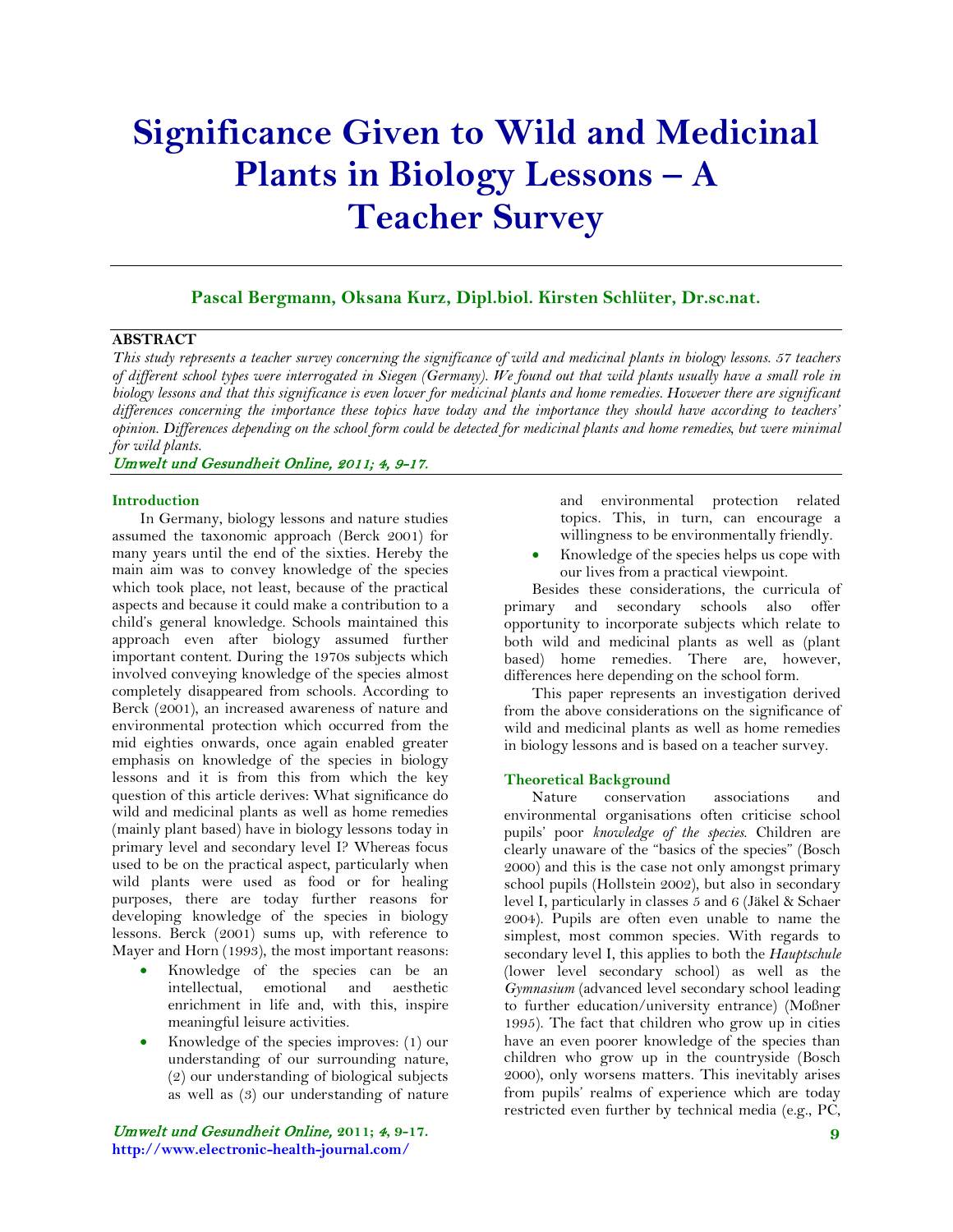television and Playstation). In this context, Bosch (2000) also criticises the deadline pressure faced by pupils today leaving them little time to discover nature or simply play outdoors in fields or parks. Bosch (2000) gives a further reason for the lack of knowledge of the species as being that children do not learn this from their parents which makes it even more important that this is taught in biology lessons in schools. This should, however, not be regarded as the focus of the lessons but, more so, an essential element of lessons (Zucchi 2007). As part of a schoolbook survey, Blessing (2007) established that, between 1950 and 2004, the number of species referred to in the books decreased by more than 50. In other words, the basis for learning about plant species was strongly reduced. A further basis for learning about the species is how they are valued by pupils as a correlation exists between how much a pupil knows about the species and how the living things are valued (Lindemann-Matthies 1999). This level of appreciation is higher amongst girls than boys (Jäkel & Schaer 2004) and relates to an interest in wild plants. With regards to the level of interest, a peak was established amongst children up to class 5 which decreases during secondary level 1 (Weiss 1984). For this reason, focus on a pre-occupation with wild plants and learning about these should be in primary school and classes 5 and 6 of secondary level I.

An essential prerequisite for conveying knowledge of the species on wild plants is teachers' expertise of this subject (Berck 2001). It can generally be assumed that only few people know what is growing around them. Many have difficulties naming even common species (Zucchi 2007) and there are deficits even amongst students (Zucchi 2007; Moßner 1995; Bosch 2000). This should not, however, give the impression that the insignificance of wild plants in biology lessons is solely due to a lack of knowledge of teachers. Further factors also play a role here such as the school environment, curriculum and pupil interest which also has, as mentioned above, an important role in learning about wild plants.

Hardly any investigations exist on the significance teachers give wild plants and the knowledge of the species in lessons. This paper examines this subject.

As with wild plants, the situation is similar with *medicinal plants and home remedies*. Although knowledge of medicinal plants is passed on from generation to generation (Bühring 2008), there was a loss of interest a few decades ago and knowledge of this subject increasingly disappeared. It was only in the 1990s that there was a renaissance of homeopathy which brought with it a revival of interest in medicinal plants (Bergsträsser 2001). According to the Allensbach Institute for Public

Umwelt und Gesundheit Online, **2011;** 4**, 9-17. http://www.electronic-health-journal.com/**

Opinion Research (2002), in 1970, 52% of the West German population (formerly FRG) aged 16 years and above had already used natural remedies. In 1997, this time examining both East and West Germany, it was 64% and, in 2002, 71%. There was, however, not a further increase of users of natural remedies as, in 2010, the figure was 70% (Allensbach Institute for Public Opinion Research 2010). Of the people who did not use natural remedies (30%) only 7% rejected these completely. Possible reasons for this great willingness to use natural remedies could be an increased awareness of the risks associated with standard therapy methods and cost factors (Piel 2007).

The role of medicinal plants and natural remedies in schools was examined by means of a curriculum analysis by Bergmann (2009). This showed that, of the various school forms, natural remedies had lowest level of significance in teaching in the *Gymnasium*. In contrast, primary schools as well as the *Haupt* and *Realschule* incorporated the subject in various, also practical, ways.

The following hypotheses may be derived from these considerations for our investigation: Hypotheses on wild plants in teaching:

- Wild plants usually only have a small role in biology lessons as the publications quoted here indicate that pupils' knowledge of the species is, to a large extent, minimal.
- There are differences depending on the school form as the curricula of the primary schools and *Haupt and Realschule* (middle level secondary school) offer, with regards to wild plants, more freedom than the curriculum of the *Gymnasium*.

Hypotheses on medicinal plants and home remedies in teaching:

- Medicinal plants and home remedies have an even smaller role than wild plants in teaching as they are hardly addressed in curricula.
- There are differences depending on the school form as the curriculum of the *Gymnasium*, in contrast to the curricula of the other school forms, almost fully excludes these subjects.

#### **Investigation Structure**

The investigation was carried out in the form of a questionnaire for biology teachers. This questionnaire is divided into two parts: the first part examines the significance of wild plants in biology lessons whilst the second part focuses on medicinal plants as well as home remedies. As there are manifold ways of incorporating the named subjects (wild and medicinal plants as well as home remedies)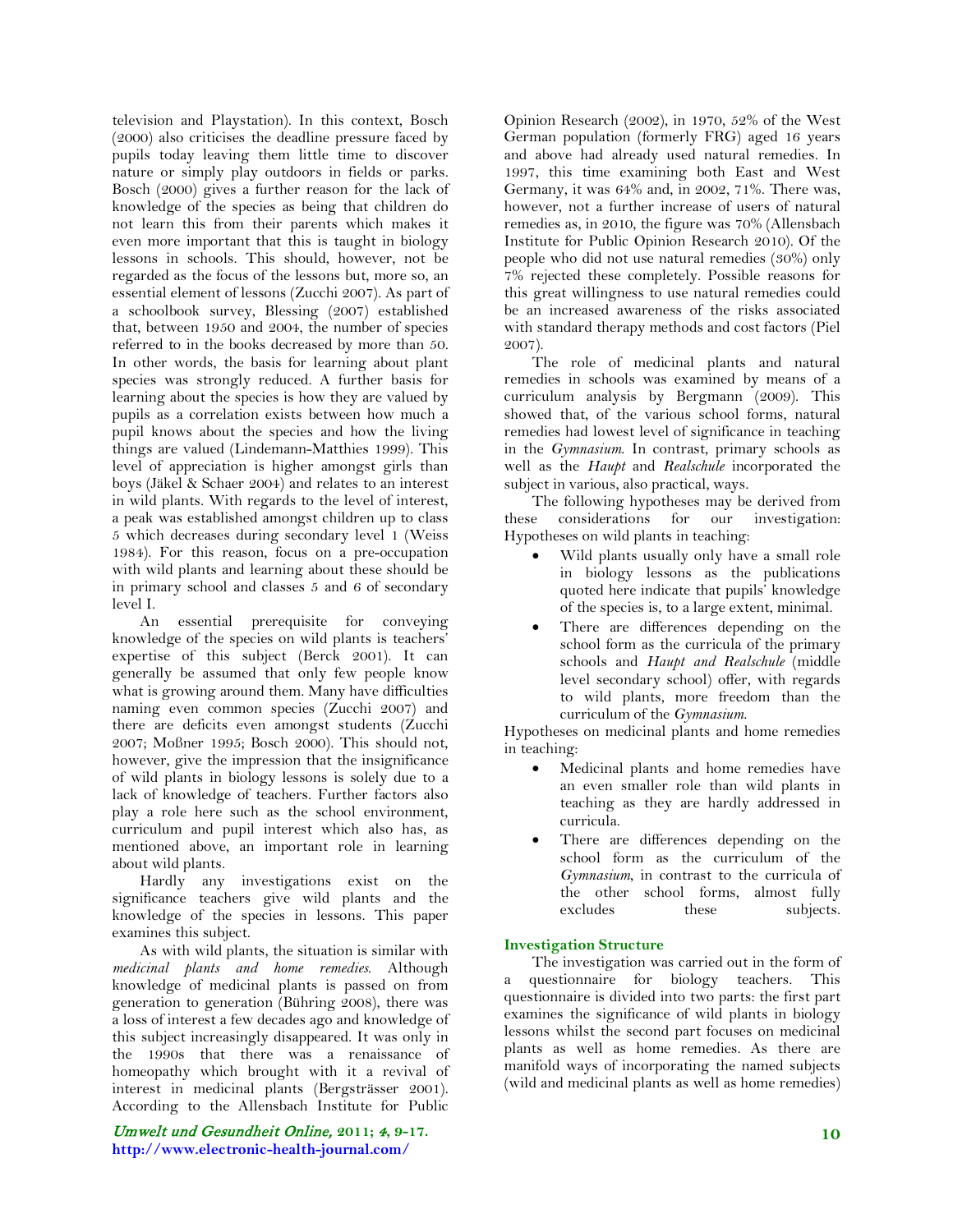in lessons, subjects were differentiated in various areas and aspects of content.

The subject of "wild plants" incorporates six content areas which are each covered by 1-3 items (content aspects): Knowledge of the species (1 item), practical or useful aspects (3 items: natural remedies, foods, poisons/drugs), ecological aspects (3 items: habitat indicators, endangered plants, food sources for animals), geographic aspects (2 items: plants of other cultural areas, plants of other / nonindigenous habitats), chemical aspects (1 item: ingredients), cultivation aspects (1 item: from the wild to the cultivated plant).

The subject of "medicinal plants" incorporates five content areas which are characterised by 1-4 items (content aspects). Knowledge of the species (3 items: appearance of plants, creating a herbarium, confusion with other plants), plant acquisition (3 items: cultivation, collection, location), plant processing (2 items: testing formulas, storage of plant material), medicinal effects (4 items: areas of use, ingredient type, effect of ingredients, dangers of use), myths and stories (1 item).

The subject of "home remedies" partly, although not solely, relates to plant based treatment methods. The latter include teas as well as baths and onion packs. Remedies which are only partly plant based include wet packs/compresses (e.g., onion or cabbage wraps). In the case of the cherry stone packs, focus is on the heat storage ability not the plant ingredients. The home remedy of milk and honey also does not focus on the plant ingredients (apart from the nectar as nutrition for bees).

The above named items/content aspects were evaluated by the teachers with regards to their significance in lessons using the five-stage Likerttype scale. This scale ranged from 1="no significance" to 5="high degree of significance." This assessment of the significance was in relation to current lessons (actual status) as well as the teachers' ideal (target status). To highlight the differences between the actual and target status, significance tests according to Wilcoxon were conducted for the individual content aspects whilst significance tests according to Kruskal-Wallis were carried out for the differences between the school forms.

The questionnaires were sent to 30 primary and secondary schools within a radius of 15 kilometres of the city of Siegen. This is a city in Germany with about 100,000 people in a region which was formerly characterised by ore mining and forestry and is in the German federal state of North Rhine-Westphalia. Twenty-five schools participated in the

investigation including 7 primary schools, 6 *Hauptschule*, 6 *Realschule* and 6 *Gymnasium*. A little more than one-third (37.7%) of questionnaires were returned; 57 teachers took part. These are divided amongst the schools forms as follows: 16 primary school teachers (14 female/2 male), 14 *Hauptschule* teachers (9 female/5 male), 13 *Realschule* teachers (8 female/5 male) and 14 *Gymnasium* teachers (5 female/9 male). The ratio of male-to-female respondents in this random sample is not merely coincidental but can be traced back to the ratio of both sexes in the various school types.

## **Findings**

## *Part 1: Wild Plants*

The significance given to wild plants in lessons was assessed using the above listed content aspects and relates to both current lessons (actual status) as well as the teachers' ideal (target status). The following chart indicates the average figures of actual and target status for each individual content aspect (item). For the actual status, we can see that no content aspect achieves a high ( $\geq 3.5$  and  $\lt 4.5$ ) or very high  $(≥ 4.5)$  level of significance. Instead, the majority of content aspects (7 out of 11) have a medium level of significance ( $\geq 2.5$  and  $\lt 3.5$ ). These content aspects incorporate knowledge of the species but also ecological, practical and cultivation aspects. Geographic and chemical content as well as the natural remedy content aspect (even though this also has a practical aspect) had a low  $(≥ 1.5$  and  $≤ 2.5)$ and very low  $(< 1.5)$  level of significance in lessons.

Notable is the difference between the actual and the target values. For all 11 content aspects, the ideal status is significantly higher than the actual significance given to wild plants in lessons.

Differences relating to school type are only notable in the aspect "knowledge of the species" (actual status) and the aspect "indicators" (actual and target status) (Figure 2a and Figure 2b). All other aspects do not exhibit any differences with regards to school type. With the actual significance given to "knowledge of the species," the primary school is ahead of the other schools types. However, this difference is, with view to the future significance of "knowledge of the species" no longer significant. For the content aspect "wild plants as indicators," differences in significance given exist in both current as well as future biology lessons between the school types. This content aspect is given least significance in the primary school and greatest level of significance in the *Gymnasium*.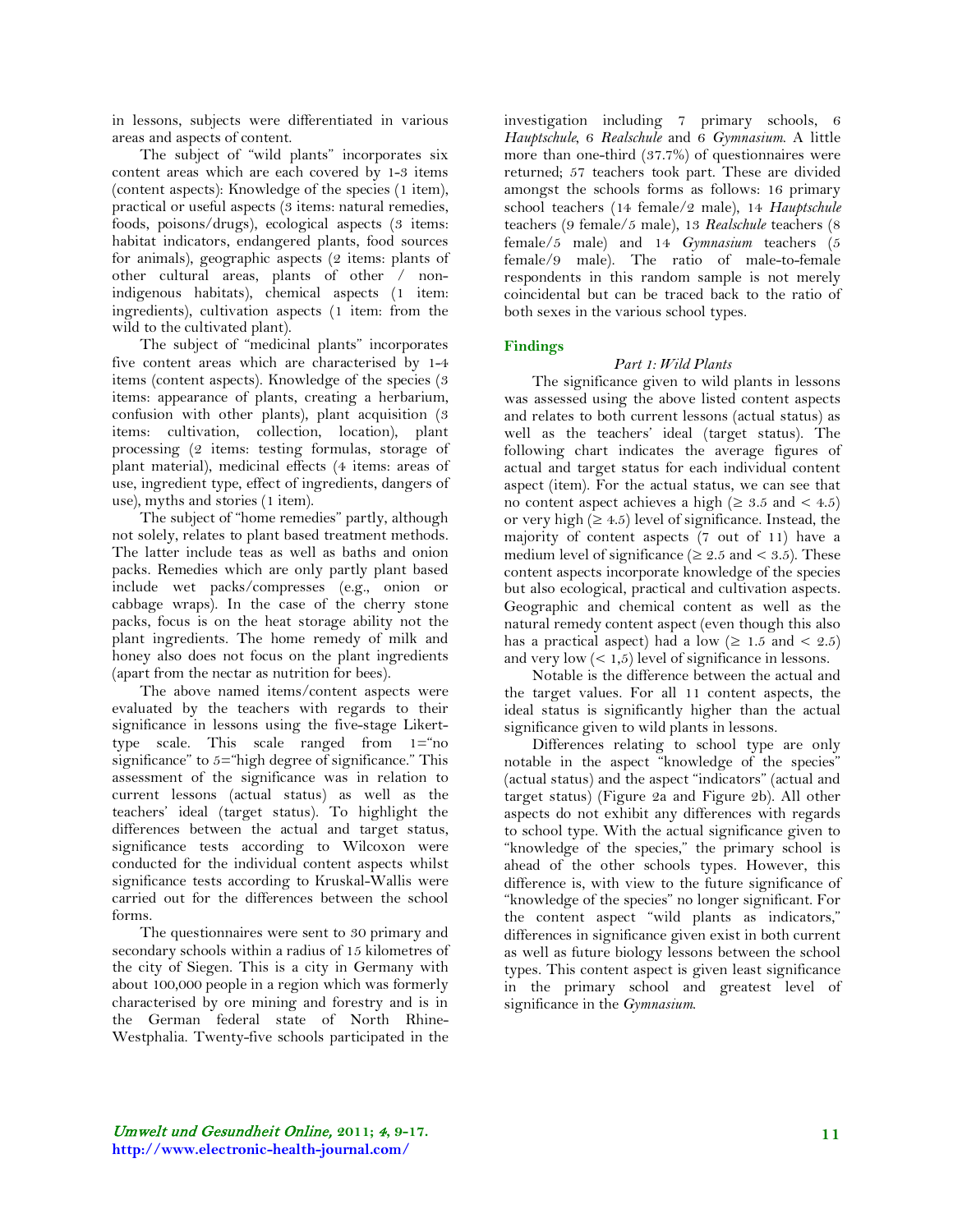

**Figure 1.** The significance of wild plants in today's (actual status) and ideal lessons (target status). N = 57. Likert-type scale of 1 (= no significance) to 5 (= high degree of significance). The figures correspond to average figures; those in brackets, the respective deviation from the standard. Significance tests (comparison of actual and target status) according to Wilcoxon. n.s.=not significant,  $\sp{\ast}p \leq 0.05$ ,  $\sp{\ast} \sp{\ast}p \leq 0.01$ ,  $\sp{\ast} \sp{\ast} \sp{\ast}p \leq 0.001$ .



**Figure 2a.** The significance (averages) of content aspect "knowledge of the species" of wild plants. **Figure 2b.** The significance (averages) of content aspect "wild plants as indicators". Comparison of different school types with view to current and ideal lessons.  $N = 57$ . Likert-type scale of 1 (= no significance) to 5 (= high level of significance). Significance tests conducted: Kruskal-Wallis. n.s.= not significant, \*p ≤ 0.05, \*\*p ≤ 0.01, \*\*\*p ≤ 0.001.

To sum up, there are hardly any differences relating to school type with regards to the significance of various content aspects of wild plants.

This finding applies to both current lessons (actual status) as well as the ideal lessons (target status).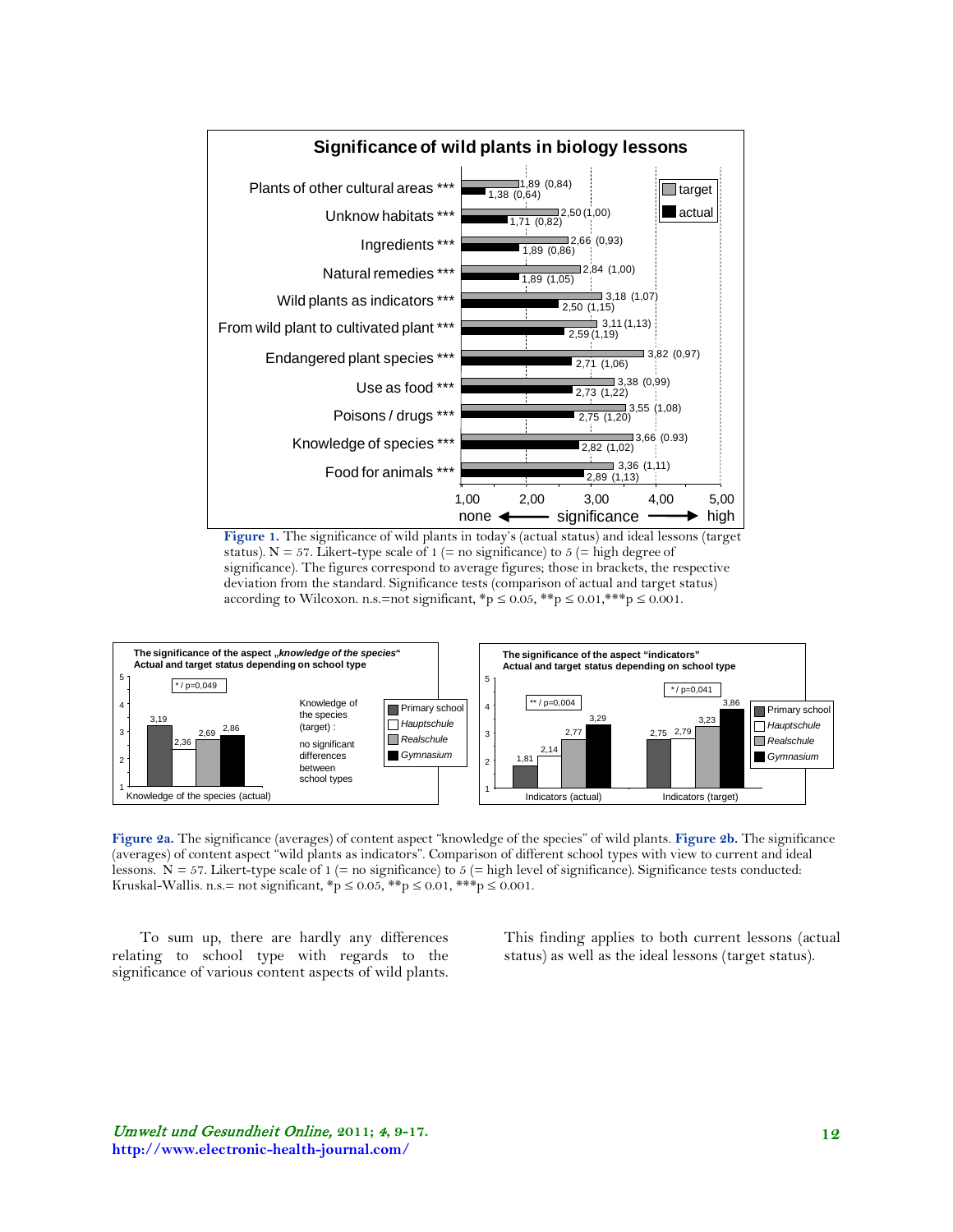## *Part 2: Medicinal Plants*

The subject of medicinal plants can be divided into 13 content aspects (items) which can be allocated to five content areas. The following diagram shows the significance level of these different content aspects for both the actual as well as the target status in lessons. The findings are depicted in average figures.

Of the 13 content aspects it is only the "appearance of the medicinal plants," a central aspect of the content area "knowledge of the species," which is given a medium level of significance ( $\geq 2.5$  and  $\leq$ 3.5). All other content aspects are only given small significance in lessons ( $\geq 1.5$  and  $\lt 2.5$ ). One aspect, the "storage of medicinal plants," was even given a very low level of significance  $(\leq 1.5)$ . The relative importance of knowledge of the species is also shown by the fact that similar content aspects such as "confusion with other plants" and "creating a herbarium," have a higher value than other items (average  $\geq$  2.0 but < 2.5). The content area "medicinal effect" is also of moderate importance (average of items  $\geq$  2.0). Furthermore, the aspects which relate to the practical side of medicinal plants (e.g., "cultivation,, "collecting," and "storage of plants" as well as "testing of formulas") have a low to very low level of significance (average of all items < 2.0, in one case:  $\lt$  1.5).

Again notable here is the difference between the actual and the target status i.e. the difference between what is practiced today and the desired level. In the case of all 13 content aspects, the desired ideal status is clearly above the actual status in biology lessons. This difference between the actual and target status is particularly defined in the aspects "cultivation of medicinal plants" and "testing formulas." With a difference in the significance level between the actual and target status of clearly more than one point on the Likert-type scale, this practical work is, from the teachers' viewpoint, in strong need of improvement.

Furthermore, there was also an analysis of whether differences relating to school type exist with regards to the 13 content aspects in medicinal plants. This revealed differences in several aspects in both the actual significance (actual status) as well as the ideal status (target status).

For the actual status, there are significant differences between the school types in 5 of the 13 content aspects. These 5 content aspects include "appearance," "usage possibilities," "dangers in use," "cultivation of medicinal plants," and "testing formulas." These five content aspects are each given considerably less significance at the *Gymnasium* than at the other three school types (primary school and *Real* and *Hauptschule*).



**Figure 3.** The significance of medicinal plants in current and ideal lessons.  $N = 57$ . Likert-type scale of  $1$  (= no significance) to  $5$  (= high level of significance). Figures correspond to average figures; those in brackets, the respective deviation from the standard. Significance tests conducted (comparison of actual and target status): Wilcoxon. Significance level: n.s.= not significant, \*p  $\leq 0.05$ , \*\*p  $\leq 0.01$ , \*\*\*p  $\leq 0.001$ .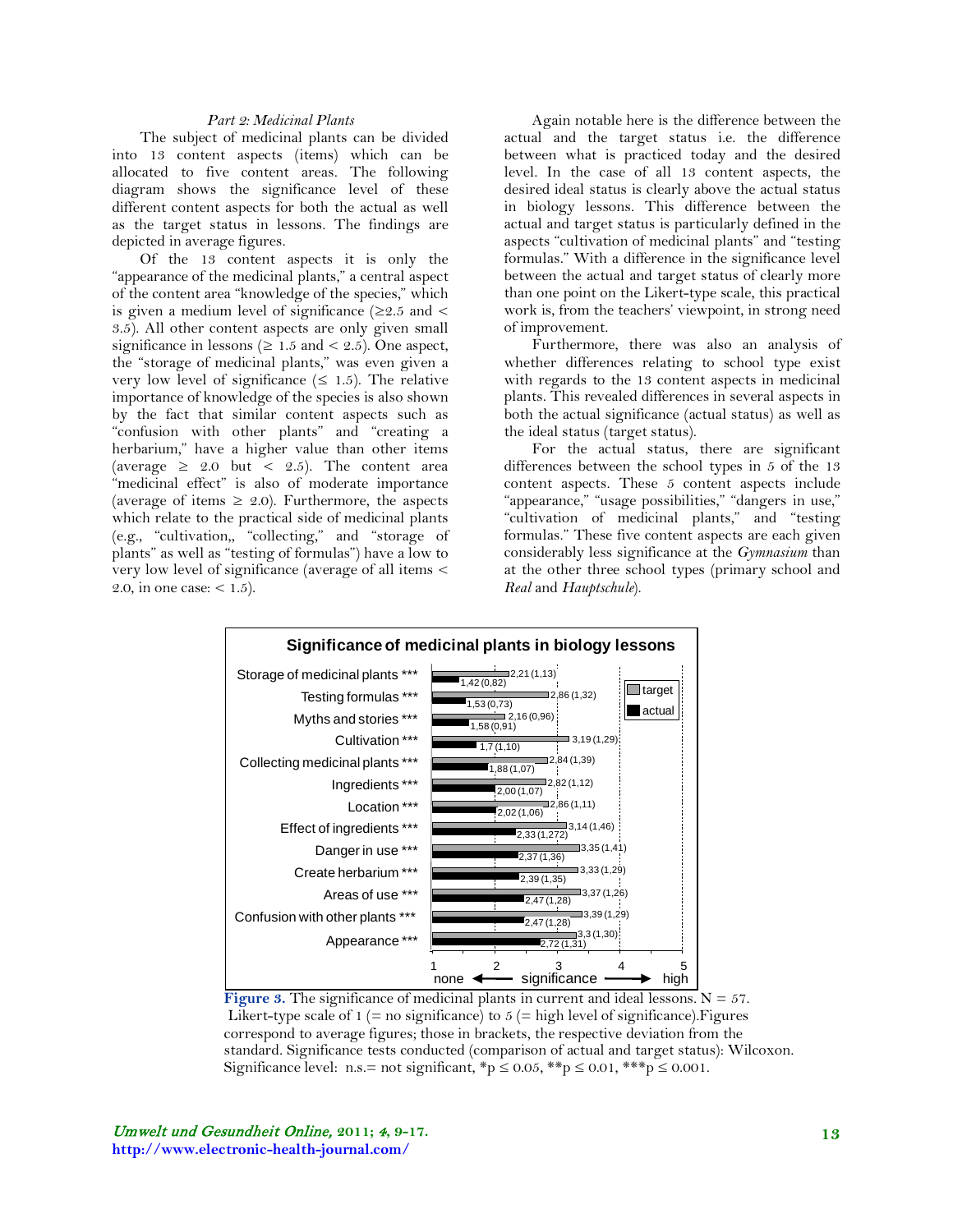There are also considerable differences between the school types in the target status for 6 of 13 content aspects. These content aspects include "appearance," "confusion with other plants," "collecting," "cultivation," "testing formulas," as well as "stories and myths" on medicinal plants. Also here, these aspects are considerably less important in the *Gymnasium* than in the other school types. The

teachers at the *Gymnasium* do, however, hope for an improvement in the significance given to the above subjects but as the actual status is low, the target status values are also below those of the teachers of the other school types. The following diagrams show the differences between the four school types.



**Figure 4a.** The significance (averages) of the content aspect "appearance" of medicinal plants. **Figure 4b.** The significance (averages) of content aspect "testing formulas" of medicinal plants. Comparison of different school types with regards to current and target status.  $N = 57$ . Likert scale of 1 (= no significance) to 5 (= high level of significance). Significance test: Kruskal-Wallis. n.s.= not significant,  $\frac{1}{2}p \le 0.05$ ,  $\frac{1}{2}p \le 0.01$ ,  $\frac{1}{2}p \le 0.001$ .

#### *Part 3: Home Remedies*

To establish the importance of home remedies in lessons, teachers were given six various home remedies which they had to evaluate according to significance given in current lessons and the ideal lesson. The following diagram shows the average figures for both actual and target status with regards to each of the six home remedies. The average significance value in current biology lessons is under 2.0 for all home remedies which indicates that home remedies are not given much significance in lessons. As the diagram shows, a greater significance is given to all home remedies for the ideal lesson (significance growth of between 0.7 and 0.9 points on the Likert-type scale).



**Figure 5.** The significance of home remedies in current and ideal lessons.  $N = 57$ . Likert-type scale of  $1$  (= no significance) to  $5$  (= high level of significance). Figures correspond to average values; those in brackets, the respective deviation from the standard. Significance tests conducted (comparison of actual and target status): Wilcoxon. n.s.= not significant,\*p  $\leq 0.05$ , \*\*p  $\leq 0.01$ , \*\*\*p  $\leq 0.001$ .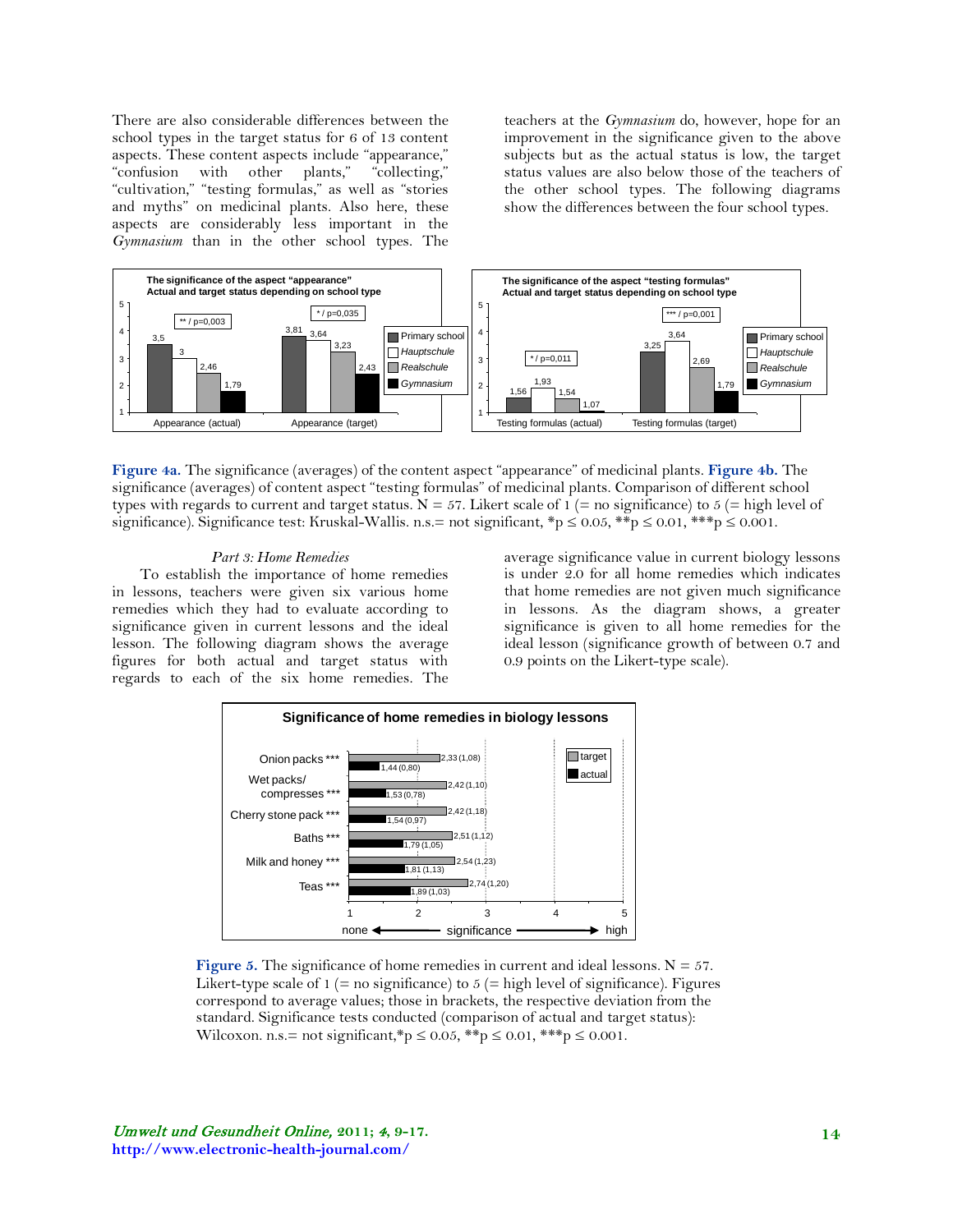Furthermore, there are considerable differences in the significance of home remedies depending school type. These differences refer to all home remedies analysed. Results are shown for the home remedies "teas" and "milk and honey" below (Figure 6a and Figure 6b).



.

**Figure 6a.** The significance (averages) of content aspect "teas" as home remedy. **Figure 6b.** The significance (averages) of content aspect "milk and honey" as home remedy. Comparison between different school types with regards to current and ideal lessons.  $N = 57$ . Likert-type scale of 1 (no significance) to 5 ( high level of significance). Significance test conducted: Kruskal-Wallis. n.s.= no significant, \*p  $\leq 0.05$ , \*\*p  $\leq 0.01$ , \*\*\*p  $\leq$ 0.001.

Viewed overall, home remedies have almost no significance in lessons in the *Gymnasium*. The current level of significance at the other school types is also low  $( \geq 1.5 \text{ and } \leq 2.5)$  and even very low in several content aspects in primary school  $\leq 1.5$ , with regards to wet packs/compresses, cherry stone packs, onion packs). Regarding the ideal state, all school types would like to see improvements here although the differences between the school types remain. As a result, the significance of home remedies will remain extremely low from a *Gymnasium* teacher's viewpoint whereas the teachers at the *Hauptschule* and primary school strive for a medium level of significance.

#### **Conclusion**

At this point the hypotheses posed at the beginning of this article should be examined again.

*Hypothesis 1 states that wild plants are usually given minimal significance in biology lessons.* This hypothesis was confirmed. None of the content aspects surveyed were given a high degree of significance. The medium significance level of the individual items was always below 3.0 (Likert-type scale: 1=no significance, to 5=very high level of significance) whereby the average of all items was 2.35. However, teachers do not object to these subject areas but would like to incorporate them more into lessons. This would also be possible in keeping with the curricula of all the school types although the curriculum of the *Gymnasium* offers the least scope with regards to this (Bergmann 2009).

*Hypothesis 2 states that there are differences in the significance level given to wild plants in lessons depending on school type.* This hypothesis was not confirmed by

Umwelt und Gesundheit Online, **2011;** 4**, 9-17. http://www.electronic-health-journal.com/**

the majority. The differences in significance levels only occur in two content aspects. One of these ("wild plants as indicators") is characterised by a greater complexity in content which makes it less suitable for pupils of the primary school and *Hauptschule* which is also why it has more significance in the *Gymnasium*. The second content aspects, "knowledge of the species", involves basic knowledge (Berck 2001) upon which further knowledge in biology can develop (e.g. use of plants, cultivation, ecology of these species). As one of the main objectives of the primary school is to convey basic knowledge, it is understandable that the "knowledge of the species" is given greater significance here. To this also comes the fact that younger pupils have a greater interest in knowledge of the species (Weiss 1984).

*Hypothesis 3 states that medicinal plants and (plant based) home remedies have an even lower level of significance in lessons than wild plants.* This hypothesis was confirmed by the investigation. If all the content aspects are viewed equally, the average significance value for wild plants would be 2.35; medicinal plants, 2.07 and home remedies, 1.67. It can, therefore, be summed up that the more specialised the subject is, the lower the significance level in lessons. Another interpretation would be: the more practice orientated the subject is, the less important it is in school. However, teachers do not view medicinal plants and natural home remedies as entirely unimportant and this is indicated in the greater target status values.

*Hypothesis 4 states that there are differences relating to school type in the significance of medicinal plants and (plant based) home remedies.* This hypothesis was confirmed. Hereby the significance level of the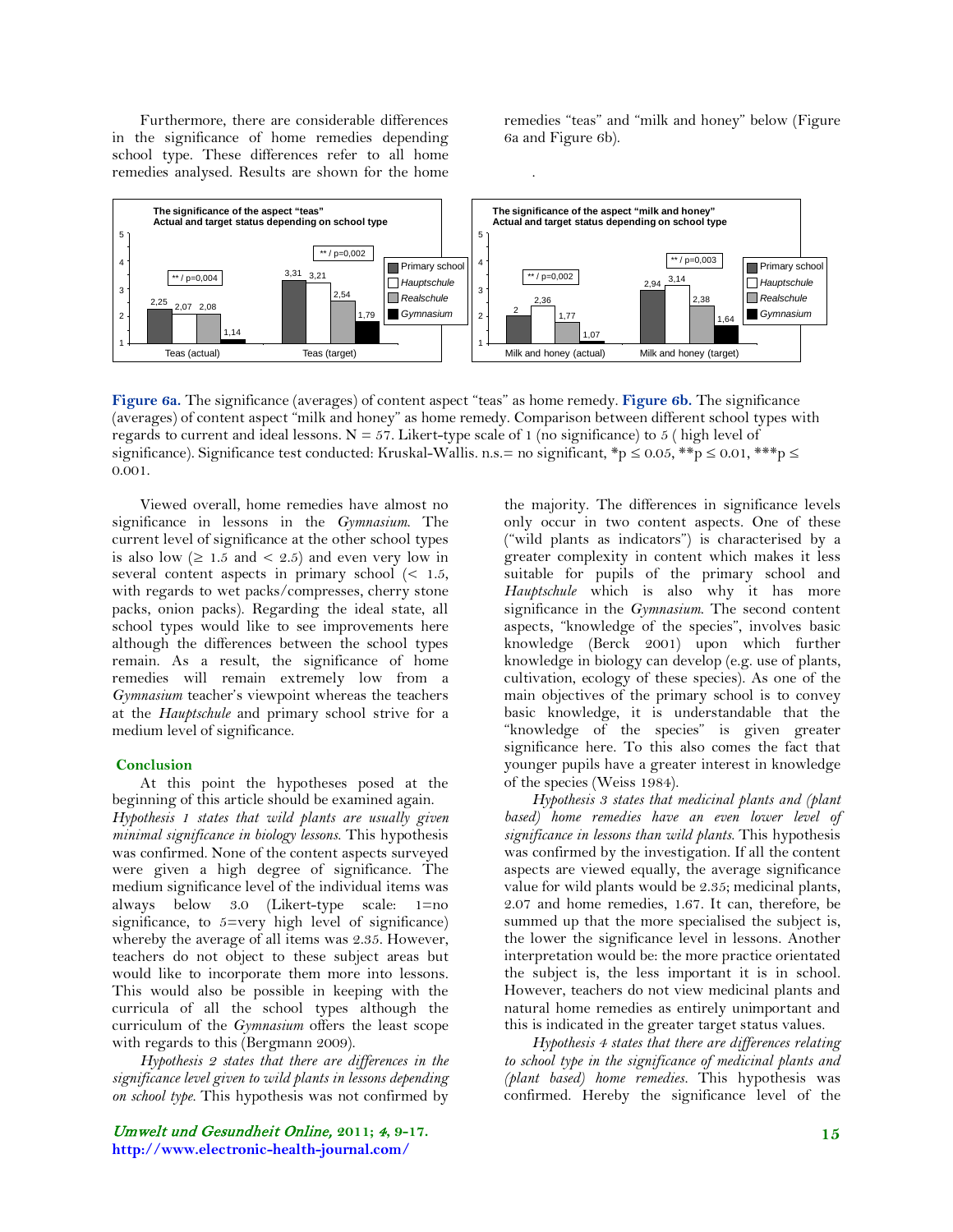survey content was significantly lower at the *Gymnasium* than in the other school types. A reason for this could be that it is mainly women who are interested in medicinal plants and natural home remedies and who have the corresponding knowledge and appreciation for this subject. If the higher number of women at primary schools and the *Haupt* and *Realschule* is taken into consideration, then the higher level of significance given to medicinal plants and home remedies at these school types becomes more plausible. If the schools which lead to further education are examined, it is noticeable that medicinal plants and home remedies are often given greater significance in the *Hauptschule* than the *Realschule* and the *Gymnasium*. This is probably because there is a greater focus in the *Hauptschule* on preparing pupils for the practical aspects of life. The low level of significance at the *Gymnasium* can also be explained by the fact that the subjects in the curricula here correspond to a higher level of education and, therefore, require a certain degree of abstraction ability (Hentig 2007). The situation, therefore, arises that elementary things which are everyday at the *Hauptschule* are not learnt by pupils in the *Gymnasium*. As the subject of medicinal plants is (supposedly) not very challenging, these are omitted from the list of possible teaching topics.

## **Ways of Incorporating Wild and Medicinal Plants in Lessons**

If we assume that the subject of wild and medicinal plants is given greater significance in schools, there are various methodical ways of involving this subject in lessons. However, empirical findings on the effectiveness of these methods are rare (Berck 2001).

Lessons as well as field trips convey knowledge of the species. However, if a teacher simply names the plants it does not automatically lead to pupils learning about them. To acquire this knowledge of the species, information on the biology of a plant (Zucchi 2007), the benefits as well as stories and myths should also be conveyed. These facts act as auxiliary knowledge and help pupils remember the aforementioned plants (Stichmann 1992). The<br>auxiliary knowledge can be particularly auxiliary knowledge can be particularly comprehensive with medicinal plants. Moßner (1995) regards medicinal plants as being particularly suited to school lessons because of their ingredients and usage possibilities. A school garden with several medicinal plants to aid pupil learning would be ideal. Moßner's concept envisages the compilation of "identity cards" for medicinal plants (in the school garden) based on observation tasks and tests. Hereby the identity card includes the plant's key data with space for dried leaves, pictures and illustrations which can be created individually. Equally useful auxiliary knowledge is provided by

Umwelt und Gesundheit Online, **2011;** 4**, 9-17. http://www.electronic-health-journal.com/**

spice plants which mainly belong to the mint and umbelliferae families (Brauner 1993). Also here, pupils can learn the characteristic features relating to the respective examples for use in the kitchen. As this involves a type of food, all senses of the pupils could be addressed. This also shows that focus is on conveying not only knowledge of form but also on everyday use. A quiz on spice plants would be a further option for learning whereby pupils have their eyes covered and have to guess which plant they are holding in their hand. As there is often little time in biology lessons because of all the material which must be learnt, the time-saving "five-minute biology" method based on repetition could also to be considered. With this method, pupils learn three new plant types per week which are presented to them within five minutes (Stichmann 1992). Teachers bring plants with them to lessons and present information on their location as well as select auxiliary knowledge. Here it can be helpful to label the respective plant locations on a map or a sketch plan which is displayed in the classroom and to which further species are added every week. Photos and diagrams can also be added to the plan for improved visualisation. Further options for developing knowledge of the species, besides the actual lessons, are: picture displays which are permanently kept in classrooms, plant exhibitions in display boxes, competitions at school festivities which offer a prize if species are named correctly, quartet games and the independent creation of a herbarium (Czinczoll 1988). This list may also be complemented by plants the pupils bring with them and caring for indoor plants in the classroom. If teachers want to focus on classifying plants, field guides may be used. For beginners, it is advisable to choose books which enable identification by flower colour and form. Books which focus on text-heavy, dichotomous identification keys and which require knowledge of various plant characteristics are less suitable. One question has, so far, remained unanswered: what species should pupils learn about in schools? The choice is difficult because of the immense diversity of the species. To create comparability in at least one school, it is advisable that teachers agree on a common species list. This selection of the species could be orientated to the following criteria according to Stichmann (1992):

- **Frequency**
- Conspicuousness
- Significance for humans
- Role of tradition
- Exemplary for lessons

For pupil's interest and attention can be promoted by making the species appear remarkable (Stichmann 1992).